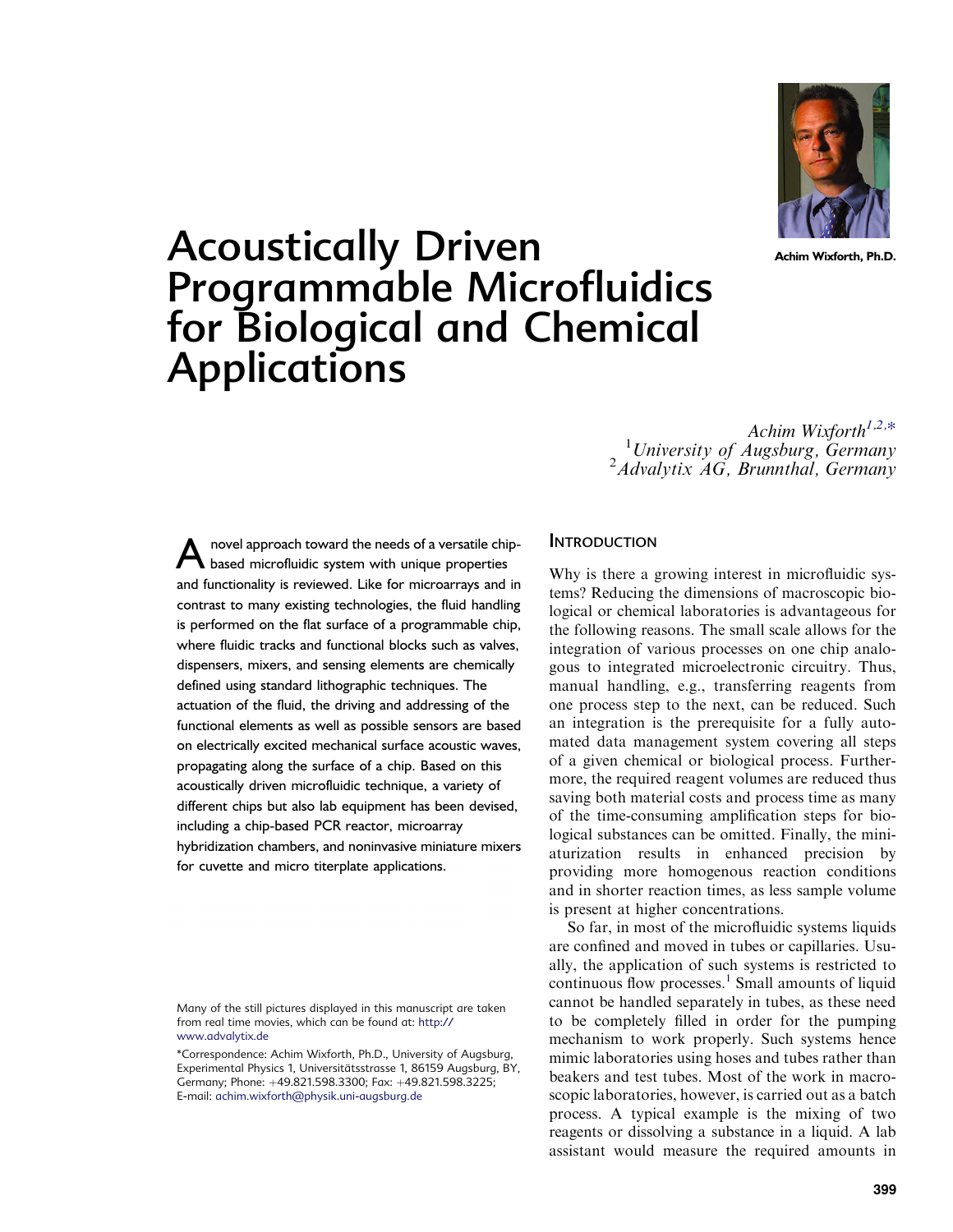separate beakers, and then pour the substances in a third beaker while agitating with a magnetic stirrer.

Microfluidic devices for sophisticated lab applications usually comprise different components. First, the small amounts of fluids need to be confined to some kind of containers or reactors, holding specific amounts of the liquid. These containers and reactors are then connected via miniaturized tubes or channels, which in turn are usually operated by small pumps and valves. The whole system additionally needs to be interfaced to the outside world. The smallness of a microfluidic chip (tube diameters are typically of the order of  $100 \mu m$  or less), ensures that only tiny amounts of reagents are needed for a chemical or biological reaction, on the other hand, however, it also causes complications that are not of relevance in macroscopic fluid-handling systems.

To start with, one has to regard the Navier-Stokes equation, describing the flow in a hydrodynamic system. It is a nonlinear equation in the velocity components, reading

$$
\rho \frac{\partial \overrightarrow{v}}{\partial t} + \rho (\overrightarrow{v} \cdot \text{grad}) \overrightarrow{v} = -\text{grad}(p) + \eta \Delta \overrightarrow{v} + \overrightarrow{f}
$$
 (1)

where  $\vec{v}$  is the velocity field of the flow,  $\eta$  the viscosity, and  $\rho$ the mass density of the fluid.  $p$  denotes the pressure that a fluid element experiences from its surroundings and  $\vec{f}$  is an externally applied body force driving the flow. The term  $\rho(\vec{v} \cdot \text{grad}) \vec{v}$  thus describes the inertia of the fluid element and  $\eta \Delta \vec{v}$  marks the viscous term in the Navier-Stokes equation (1). The interaction between the fluid confined to a 'lab-on-a-chip' and the tube walls leads to hydrodynamic features that usually are comprised into a single number characterizing the flow behavior in a fluid, the Reynold's number Re, describing the ratio between the inertial and the viscous term:

$$
Re = \frac{\rho v^2}{l} \frac{l^2}{\eta v} = \frac{\rho v l}{\eta}
$$
 (2)

Here, *l* denotes a typical length scale in the system under consideration, for example the channel diameter. For a microfluidic system, Re is usually a small number, indicating the little importance of inertia in the problem. The most prominent consequence thereof and thus the most important difference to a macroscopic fluid volume is probably the lack of turbulent flows in a microfluidic system. The transition between turbulent and laminar flow is usually occurring at a threshold Reynold's number  $Re \approx 2000$ . Given typical dimensions ( $l \approx 10 \text{ }\mu\text{m}$ ), velocities ( $v \approx 100 \text{ }\mu\text{m/s}$ ), and the material parameters of water ( $\rho = 10^3$  kg/m<sup>3</sup>,  $\eta = 10^{-3}$  kg/ms), we end up at  $Re \approx 0.001$ , a very small number, indeed. For a lab-on-a-chip application, this smallness usually causes severe problems. For instance, mixing of two fluids or stirring a liquid to enhance homogeneity or to speed up a chemical reaction, is a very difficult task for a purely laminar flow system. Also, pumping of a low Reynold's fluid is difficult, as the interaction of the fluid with the vessel walls mimics a high viscosity. These difficulties need to be solved.

### EXPERIMENTAL DETAILS

In this article, we wish to review a novel approach toward the needs of a microfluidic lab-on-a-chip. We show that flow in a microfluidic system can be induced by the interaction of the fluid and so called surface acoustic waves (SAW), propagating at the surface of a solid chip. The driving force behind this interaction and the resulting acoustically driven flow is an effect called 'acoustic streaming'. Acoustic streaming is a consequence of the (weak) pressure dependence of the mass density  $\rho$  of a fluid, leading to a nonvanishing time average of the acoustically induced pressure. Acoustic streaming is a well-known effect for a long time in macroscopic, classical systems. [2](#page-6-0)

Here, we report on SAW streaming induced in a fluid residing directly on top of a planar chip and in some alternative geometries. SAW have been first described in combination with earthquakes.<sup>[3](#page-6-0)</sup> Meanwhile, reduced to the significantly smaller nanoscale, they found their way into much friendlier fields. SAW devices are widely used for radio frequency (RF) signal processing and filter applications and became a huge industry in mobile communication. SAW devices have been around for years in communication circuitry—every cell phone has filters using the effect. SAW are especially convenient to excite on piezoelectric substrates. Such materials undergo a defined deformation if subjected to an electric field, and vice versa produce an electric field if being deformed. The reason behind this is the lack of inversion symmetry of the respective crystal structure. A SAW of a well defined wavelength and frequency can be excited on such a piezoelectric substrate if a specially formed pair of metal electrodes is deposited on top of the substrate. Such electrodes are usually referred to as interdigitated transducers (IDT). A high frequency signal applied to such an IDT is then converted into a periodic crystal deformation and if fed with the right frequency

$$
f = \frac{v_{\text{SAW}}}{\lambda} \tag{3}
$$

a monochromatic and coherent SAW is launched. Here,  $v<sub>SAW</sub>$  denotes the sound velocity of the respective substrate, and the wavelength  $\lambda$  is given by the lithographically defined periodicity of the IDT. All physical quantities related to the SAW like material deformation, stress and strain, as well as the piezoelectric fields, and potentials associated with the mechanical part of the wave decay in an exponential manner with the substrate and vanish at approximately one wavelength depth. Typical wavelengths of technically exploited SAW range from about  $\lambda = 30 \mu m$  at  $f \approx 100 \text{ MHz}$  down to  $\lambda = 0.5$  µm at  $f \approx 6$  GHz. If a second IDT is placed downstream the substrate surface, a so-called delay-line is formed. An electrical high frequency signal fed into one of the transducers is converted into a surface sound wave, which travels along the substrate surface until it reaches the receiving transducer. There, it is reconverted into an electrical high frequency signal. Both transducers, their design, and the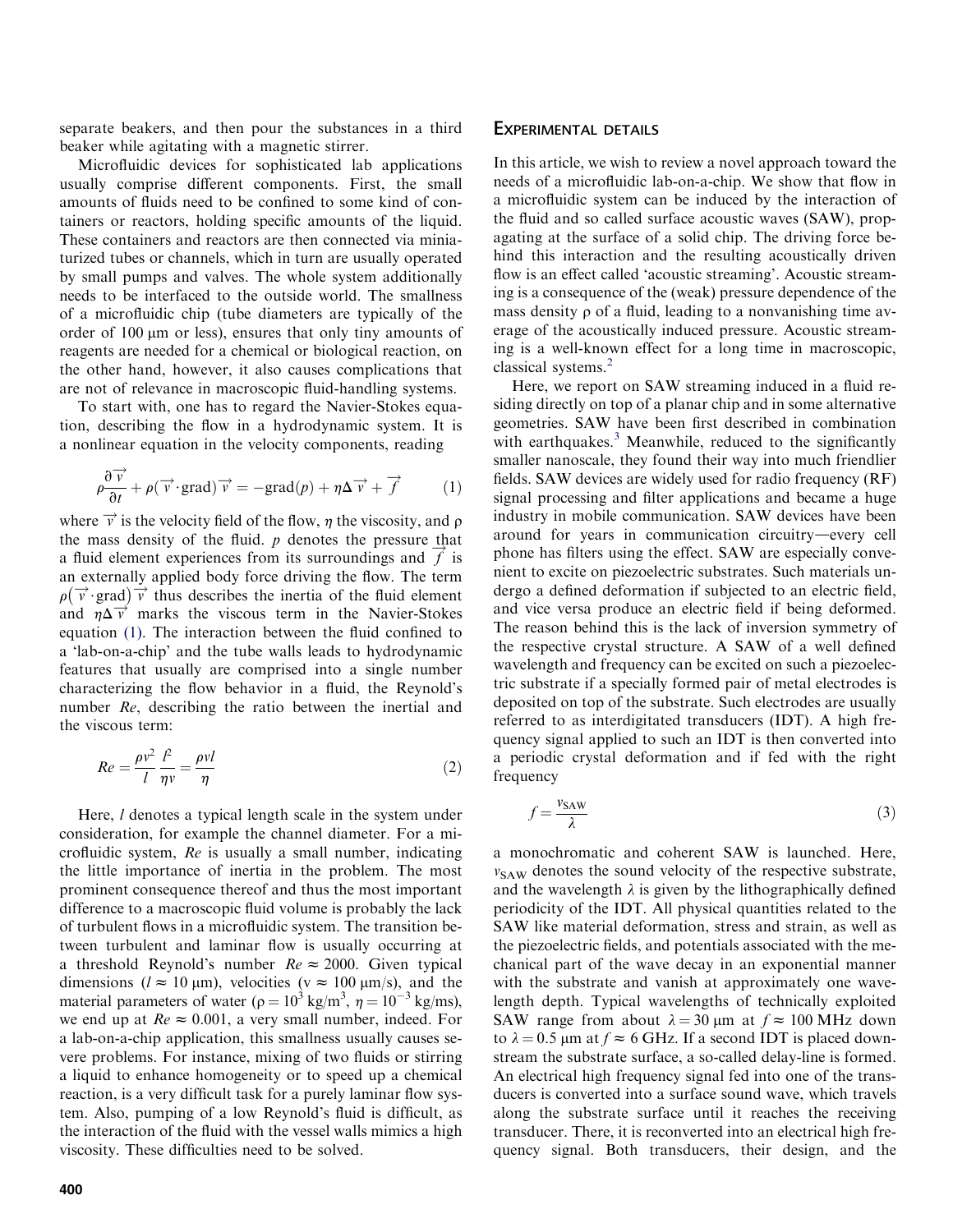substrate properties thus act as a high frequency filter with a predetermined frequency response. They are lightweight, relatively simple and low cost, and can be produced very easily, which explains their massive use in high frequency signal processing like mobile telephones.

In the recent past, however, SAW have also been used to act in a completely different way than for filtering and signal processing just by converting electrical signals into mechanical vibrations and vice versa. Nearly 20 years ago, we introduced SAW to study the dynamic conductivity  $\sigma(\omega,k)$  of low-dimensional electron systems in high magnetic fields and at low temperatures. It turns out that the interaction between a SAW and the mobile charges in a semiconductor is strong for very low sheet conductivities as they are observed, e.g., in the regime of the quantum Hall effect.<sup>[4](#page-6-0)</sup> However, SAW cannot only be used to probe the properties of quantum systems, but also to deliberately alter some of them. SAW represent a spatially modulated strain and stress field accompanied by strong electric fields in a solid, and propagating at the speed of sound. Such an interaction between SAW and the optical properties of a semiconductor quantum well led us to the discovery that photogenerated electron hole pairs in a semiconductor quantum well can be spatially separated under the influence of a SAW mediated electric field. This, in turn, has an enormous impact on the photoluminescence (PL) of the semiconductor. We were able to show that the PL not only is quenched under the influence of a SAW, but also can be re-established at will at a remote location on the sample and after a certain delay time. [5](#page-6-0) Further studies include the acoustic charge transport and the creation of dynamically induced electron wires, [6](#page-6-0) as well as the study of nonlinear acoustic interaction with low dimensional electron systems in semiconductors.<sup>[7](#page-6-0)</sup>

The piezoelectric effect however is usually only a small contribution to the elastic properties of a solid whereas most of the energy propagating in a SAW (usually more than 95%) is of mechanical nature. Hence, not only electrical interactions as described above, but also mechanical interactions are a possible scope for experimental investigations. Having wavelengths of a few microns and amplitudes of about only a nanometer, however, the forces and electric fields within the SAW 'nanoquake' are sufficient to have a macroscopic effect. Any piece of matter at the surface along the way of a SAW experiences their vibrating force. Viscous materials like liquids absorb a lot of their energy. It turns out that the interaction between a SAW and a liquid on top of the substrate surface induces an internal streaming, and, as we will point out below, at large SAW amplitudes this can even lead to a movement of the liquid as a whole.<sup>[8](#page-6-0)</sup> In Figure 1, we depict the basic interaction between a SAW and a fluid on top of the SAW carrying substrate. The SAW is approaching from the left and entering the fluid covered region (represented by a droplet in this case) of the chip. There, it becomes attenuated by a viscous damping mechanism, which leads to the excitation of a sound wave in the fluid itself. Phase conservation requires that this sound



Figure 1. Sketch of the acoustic streaming acting on a small droplet on the surface of a piezoelectric substrate. The acoustic energy is radiated into the fluid under an angle  $\Theta_{\rm R}$ , leading to internal streaming in the small fluid volume.

wave is entering the fluid under an angle  $\Theta_R$ , very much like a diffracted beam in optics. SAW streaming as described above then leads to an internal streaming pattern within the droplet, the exact shape of which is determined by  $\Theta_R$ and the geometry of the fluid volume.

#### Acoustic Mixing

The internal streaming as shown in Figure 1 can be very efficiently used for mixing smallest amounts of fluid. In [Fig](#page-3-0)[ure](#page-3-0) 2, we show a series of two snapshots, about half a second apart, taken for a 50 nL droplet. Here, some fluorescent dye had been deposited at the chip surface just before the water droplet was placed on top. Not only is the dye dissolved by the internal streaming, but also distributed across the whole volume of the droplet. It should be noted at this point, that the SAW induced streaming still is laminar, as the Reynold's number is so small. The complex flow pattern, however, strongly supports complex material folding lines, which in turn facilitate a quick mixing. [9](#page-6-0) Moreover, by switching the SAW frequencies and or directions during the mixing, different material folding lines are generated which further improve mixing.

This SAW driven mixing in small amounts of fluid also works in different geometries. For instance, a liquid filled capillary gap as being formed between two cover slips, can be very efficiently mixed and stirred this way. Based on this approach, a microarray hybridization chamber for genetic and proteomic assays has recently been brought into market (''SlideBooster'' by Advalytix AG, Brunnthal, Germany). The acoustic agitation during the hybridization of a microarray assay not only reduces the hybridization time significantly, but also improves the homogeneity of the fluorescent labelled spots on the microarray.<sup>[10](#page-6-0)</sup>

Coupling the SAW through the bottom of a cavity consisting of a different material as the SAW chip is also possible. In [Figure](#page-3-0) 3, we want to show the results for SAW streaming in a single well of a 96-well microtiter plate (MTP). In [Figure](#page-3-0) 3(a), we depict the geometry of the arrangement. The SAW chip is placed underneath the MTP,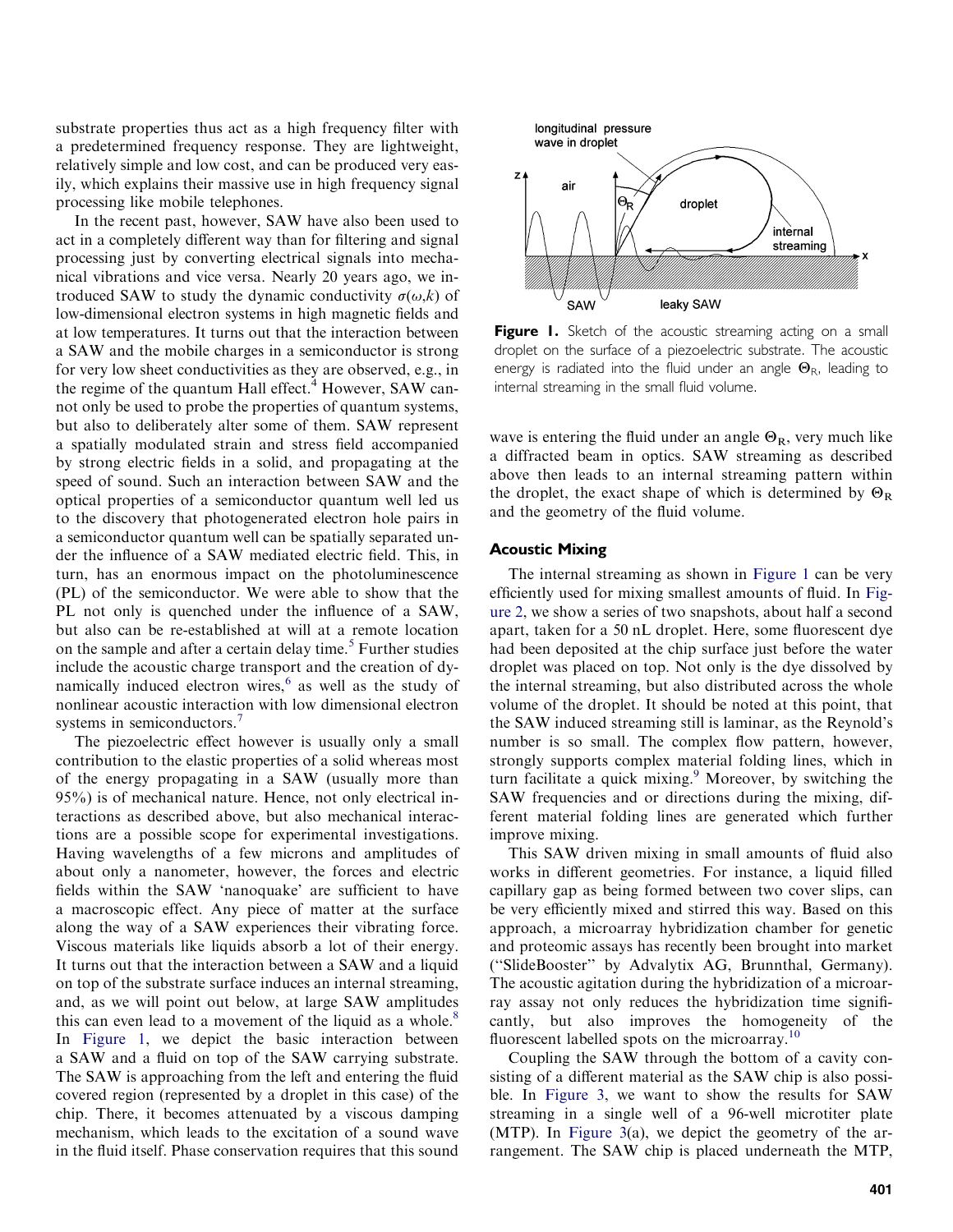<span id="page-3-0"></span>

Figure 2. SAW induced internal streaming in a small water droplet (side view, approx. 50 nL). A dried fluorescent dye on the surface of the chip is dissolved by SAW agitation, and rapidly fills the whole droplet volume.

where the acoustic energy is coupled to the MTP by using a coupling fluid. The photograph inset shows a narrow sound beam being injected into the fluid, where it has been visualized by a little bit of ink in the water. After some time, the ink is distributed within the whole volume of the MTP well. Switching the power and the frequency of the SAW during mixing leads to a homogeneous distribution of the ink (Fig. 3(b)). In principle, each well or groups of neighboring wells of the MTP can be addressed separately using this technique. This contactless SAW mixing works especially well for even smaller wells, like in a 384-well MTP or a 1584-well MTP.

# Droplet Actuation

For somewhat higher SAW amplitudes, the acoustic streaming effect leads to a strong deformation of the liquid surface and a momentary asymmetry in the wetting angles left and right with respect to the SAW impingement [\(Fig.](#page-4-0) 4). Especially for small droplets, this leads to a movement and an actuation of the whole droplet into the direction away from the SAW. As SAW can be electrically excited using a high frequency signal and an IDT, one can regard an IDT on a piezoelectric substrate as an integrated nanopump. Moreover, using a chemical surface modification, one can define hydrophobic and hydrophilic regions on the chip surface, acting as anchors or fluidic tracks for small droplets. As an example for the versatility of this approach in terms of lab-on-a-chip applications, we show in [Figure](#page-4-0) 5 a series of snapshots of a programmable microfluidic chip with integrated planar pumps. Here, we have used three different droplets of different chemicals that exhibit a color change when merged and mixed. It should be noted that while the droplets are actuated and eventually merged, in their interior the SAW streaming leads to extremely fast chemical reactions as compared to a diffusion-only driven process.



Figure 3. (a) SAW coupling through the bottom of a microfluidic chip (in this case polystyrole) into the fluid in a microfluidic channel on top. Depending on the different sound velocities in the different media, the diffraction angle changes. In the water, the angle of diffraction has been visualized by acoustically pumping a small amount of dye, leading to the sharp jet in the inset photograph shortly after switching on the SAW. (b) Series of snapshots of the SAW mixing in a 96-well MTP at somewhat later times as indicated. The SAW streaming leads to a homogenous distribution of the ink within the well.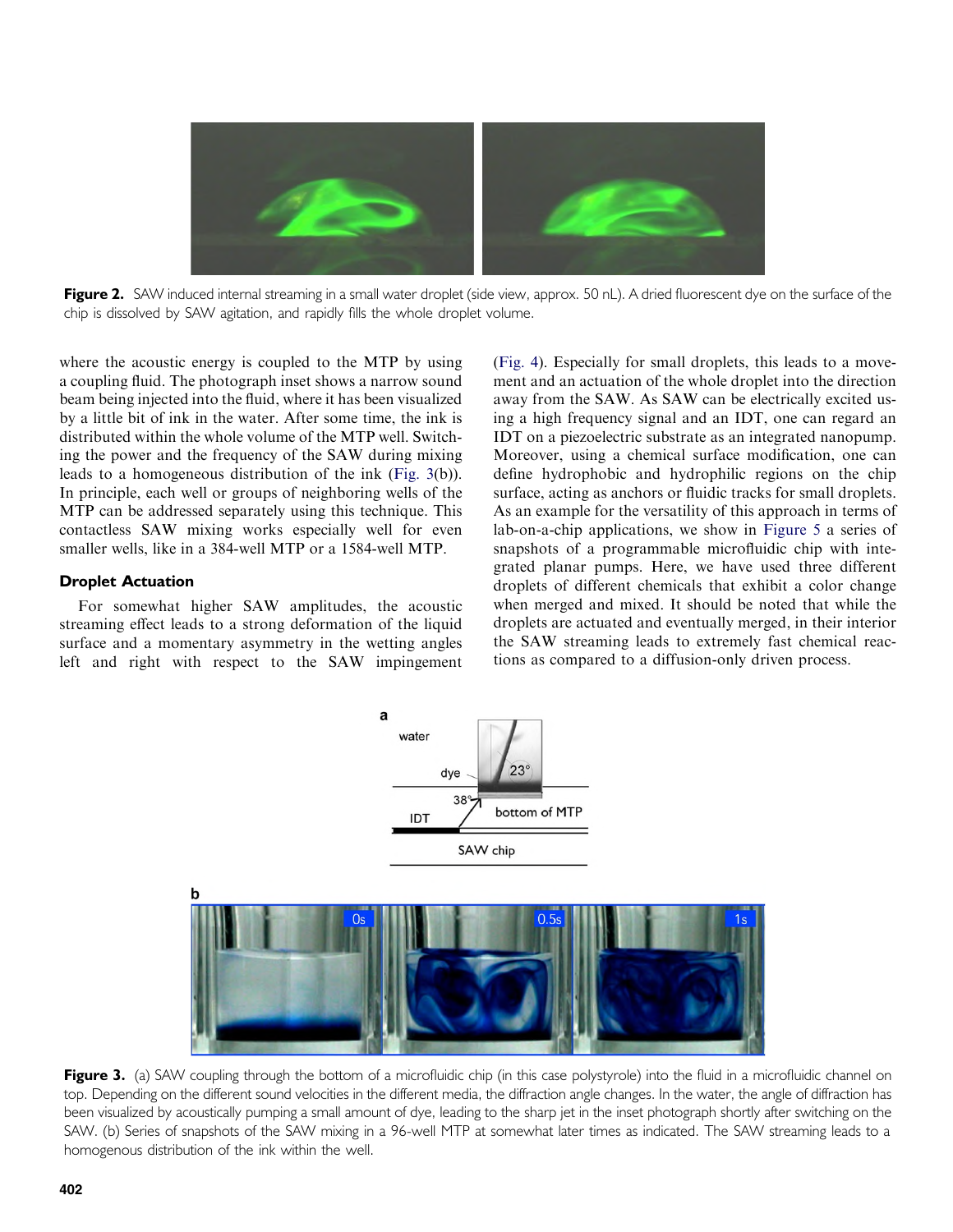<span id="page-4-0"></span>

Figure 4. Side view of a small droplet (ca. 50 nL) on the surface of a piezoelectric substrate. Left: droplet in rest, note the wetting angle of about 90°, which has been obtained by a hydrophobic treatment of the surface. Right: droplet being "hit" by a SAW impinging from the left. The acoustic radiation strongly deforms the droplet shape. This leads to a momentary asymmetry of the wetting angles of the droplet.

## PCR on a Chip

Having a completely programmable microfluidic chip at hand, one can aim toward more complex assays like poly-merase chain reaction (PCR) on a chip.<sup>[10](#page-6-0)</sup> Here, however, comparably high temperatures are involved during the protocol. Such high temperatures are not compatible with the 'open geometry' of our droplet-based fluidics. To avoid evaporation—especially during the 95 °C cycle of a PCR process we cover the aqueous sample solution with a mineral oil layer. The sample contains all the 'PCR-mix' including template, primers, and polymerase for a successful amplification of a small amount of genetic material. The sample volume in this case is well below 10 mL. To confine both the oil as well as the aqueous solution at the same chip surface, a sophisticated surface chemistry is required.<sup>8,11</sup> The result is a 'virtual liquid test tube' as depicted in [Figure](#page-5-0) 6. Here, the sample droplet has a red color for better visualization. As the programmable biochip is fabricated using standard planar lithographical technology, it is an easy task to also include additional functional elements like thermometers and heaters. The optical transparency and the lack of self-fluorescence of the substrate materials used fur-ther adds valuable for this lab-on-a-chip application.<sup>[11](#page-6-0)</sup> In [Figure](#page-5-0) 7, we show a typical PCR chip as described above. In



Figure 5. A SAW driven microfluidic processor. Three droplets (approx. 100 nL each) are moved 'remotely controlled' and independently by the nanopumps. (a)–(d) represent a series of subsequently taken snapshots to visualize the movement, and the 'nanochemical reactions' occurring when the droplets are merged and mixed by the action of the surface wave. The chip not only contains the nanopumps and the fluidic environment, but also the center additional real estate like sensors and heaters.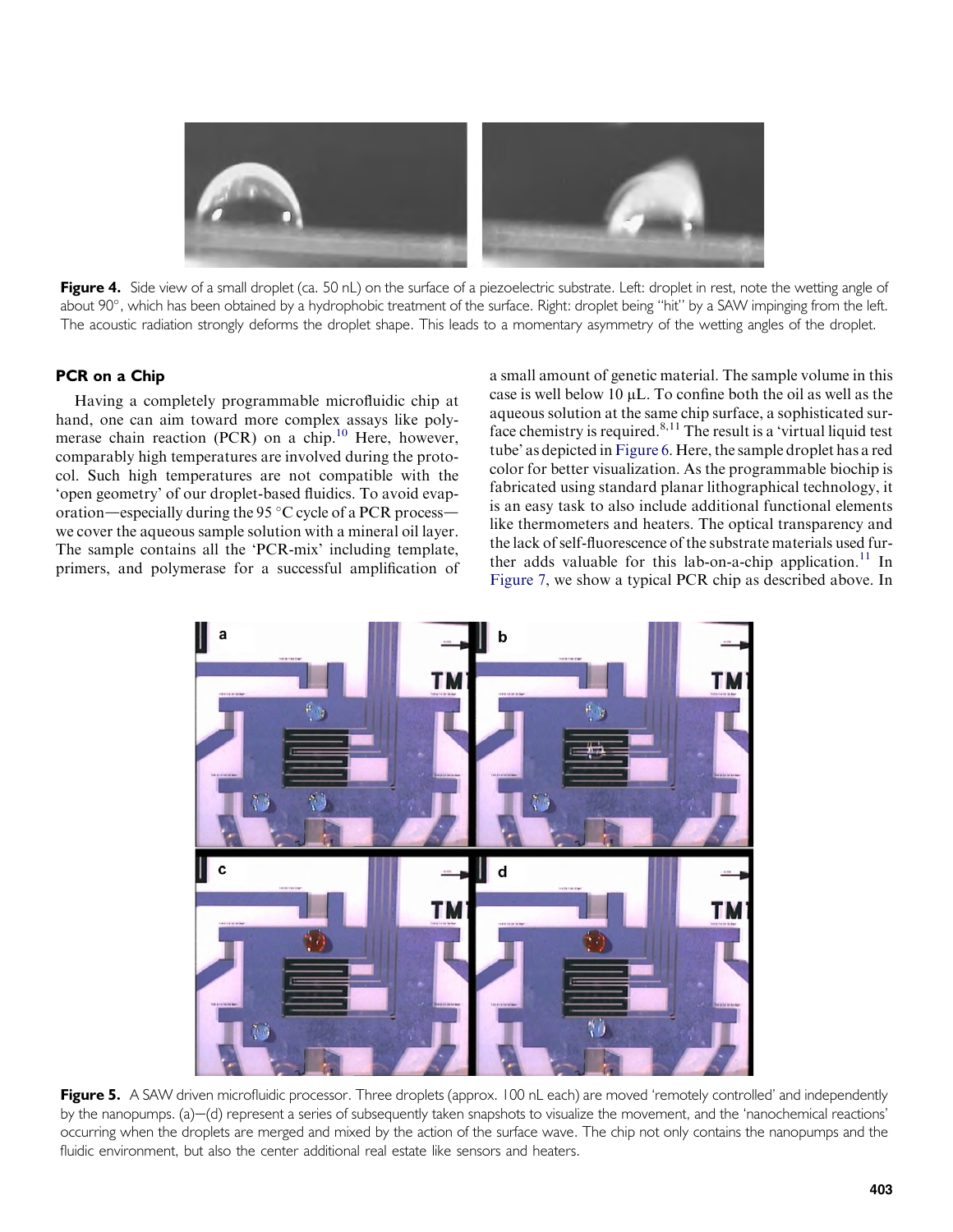<span id="page-5-0"></span>

Figure 6. 'Virtual liquid test tube' for high temperature application of the planar SAW driven fluidics. To avoid evaporation of the aqueous sample solution (red), the droplet has been covered by a thin mineral oil layer. Both represent a fluid test tube for further processing of the sample.

Figure 7(a), we depict a top view of the chip. In the lower right corner, an oil droplet is seen, with four different sample droplets, each holding a different sample. Figure 7(b) shows a side view of the chip with the tiny droplet on the upper side. From below, an optical system (see Fig. 7(c)) is used to monitor the progress of amplification using an intercalating dye. For details of the PCR protocol, the sensitivity of the technology, and typical experimental results, we refer the reader to the work of Z. Guttenberg et al. $^{11}$  $^{11}$  $^{11}$  as this is beyond the scope of the present manuscript.

# **SUMMARY**

In summary, we described a novel and unconventional technique to manipulate smallest amounts of liquid on a chip. Using SAW on a piezoelectric substrate, we are able to actuate individual droplets along predetermined trajectories, or induce acoustically driven internal streaming in the fluid. This internal acoustic streaming can efficiently be used to agitate, mix, and stir very small liquid volumes, where the low Reynold's number usually only allows for diffusive mixing. We described several applications of the SAW driven microfluidics, including a nanomixer for microarray applications,



Figure 7. Programmable microfluidic biochip for multispot PCR. (a) Top view: the sample solution in red is covered by a mineral oil layer to prevent evaporation at elevated temperatures. Apart from SAW driven nanopumps for the fluid actuation, the chip also hosts a heater and a thermometer. The chip is connected to the outside via pogo contacts. (b) Side view of the chip. Underneath the transparent piezoelectric substrate, a microscope objective is seen for fluorescence monitoring (c) of the PCR progress using an intercalating dye.